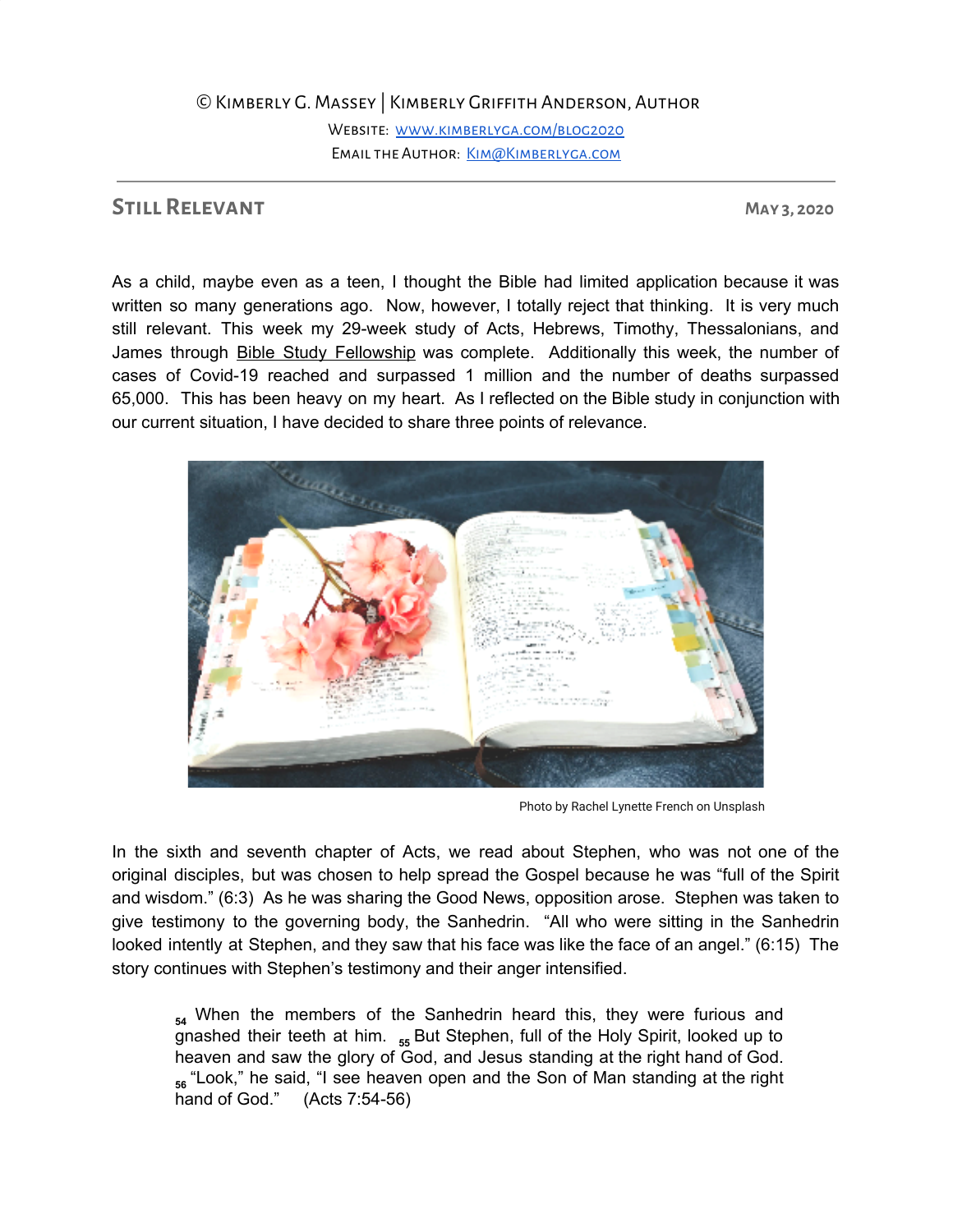While at home, I've watched a few episodes of, "Touched By An Angel." In this show, the main characters are angels sent to earth to lovingly perform various duties. In a recent episode, they were sent to be the camp counselors at a camp for teen girls who were born HIV-Positive. The girls' biggest fear was that they would die alone. The angels assured them that no one dies alone, there are always angels present.

Some years ago, I was at the bedside of a relative in hospice care. Periodically, she would smile and reach her arms out as if to embrace. This was so odd to me, that I asked one of the nurses why she might be doing this. She said my relative was probably seeing angels and reaching out to them. About two hours later she passed away.

The human race is at opposition with Covid-19, it is stirring up dissension in the respiratory system, as well as among families, friends, government, etc. Many thousands of people have recovered, but thousands of others have not. In most hospitals, family and friends are not allowed to visit because of the highly contagious nature of the virus. From what I hear, with exception of some extremely kind-hearted medical professionals, many people die in the absence of loved ones. The absence of loved ones does not mean they were alone, however. God sends angels to provide comfort and peace, I believe this because of what the hospice nurse said, what I heard on Touched By an Angel, and what scripture tells us about Stephen's death.

 $\sim$   $\sim$   $\sim$   $\sim$ 

The second thing I wanted to share was a story from the twelfth chapter of Acts. In this chapter, the apostle Peter was imprisoned and was likely to be killed. A large group of people were gathered at the home of Mary (John's mother) to pray for him. I won't share all of the details of the story, but God sent an angel to aid in his escape. Once he was out of the danger zone, the angel left and Peter was on his own. He decided to go to Mary's house. At her door, he knocked. A servant recognized his voice and went to tell the others. They didn't believe her!

<sub>14</sub> When she recognized Peter's voice, she was so overjoyed she ran back without opening it and exclaimed, "Peter is at the door!"

**15** "You're out of your mind," they told her. When she kept insisting that it was so, they said, "It must be his angel."

<sub>16</sub> But Peter kept on knocking, and when they opened the door and saw him, they were astonished. (Acts 12:14-16) they were astonished.

The people were gathered together to pray for Peter, but when God answered their prayer, they couldn't believe it! This made me laugh out loud! Do we actually believe that God will answer our prayers? Will we recognize the answer to our prayers when they are answered? As I wrote last week, are we set on the answer that we want, and unwilling to accept God's answer?

**7** "Ask and it will be given to you; seek and you will find; knock and the door will be opened to you. **8** For everyone who asks receives; the one who seeks finds;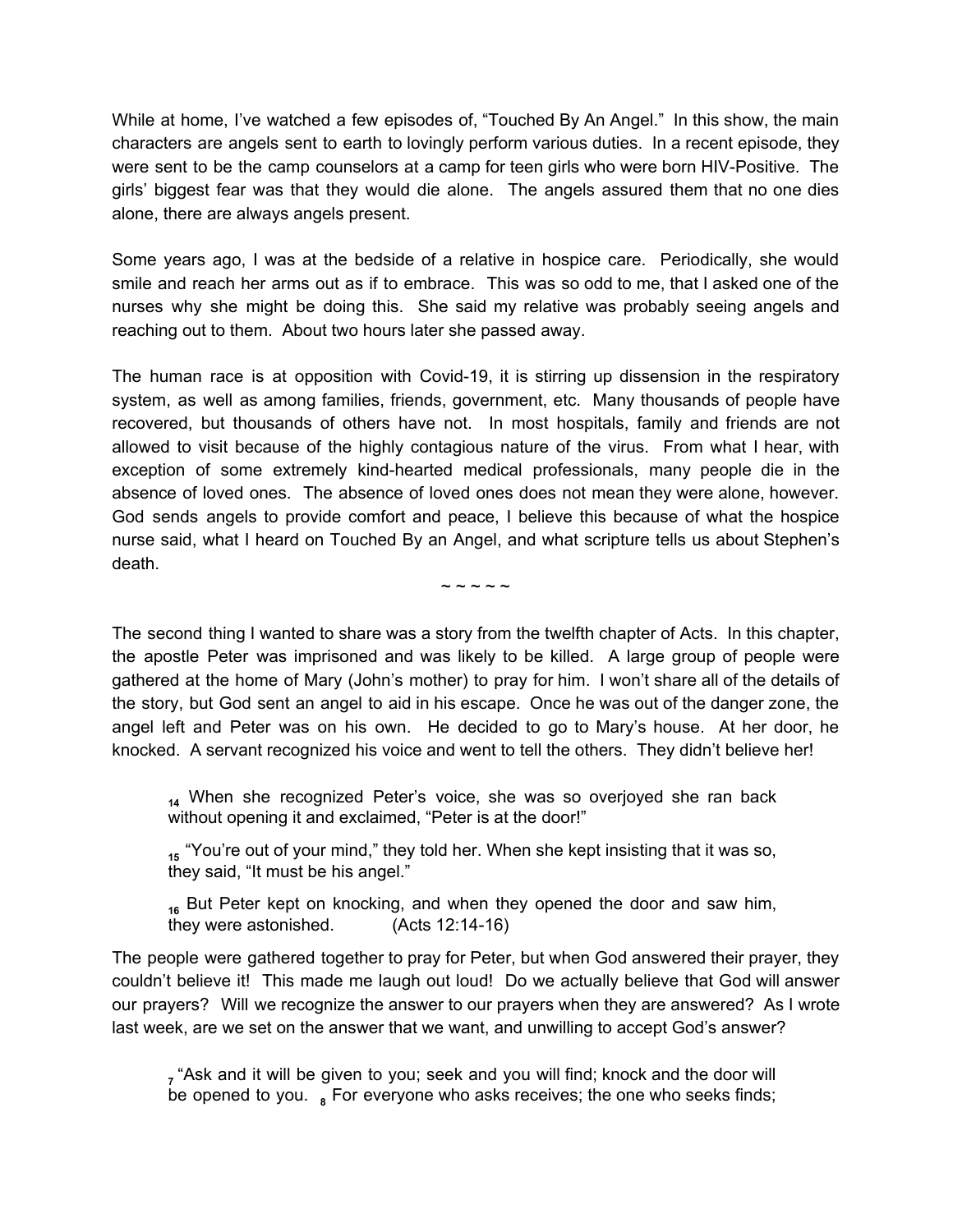and to the one who knocks, the door will be opened. **<sup>9</sup>** "Which of you, if your son asks for bread, will give him a stone? <sub>10</sub> Or if he asks for a fish, will give him a snake? **<sup>11</sup>** If you, then, though you are evil, know how to give good gifts to your children, how much more will your Father in heaven give good gifts to those who ask him! (Matthew 7:7-11)

It's easy to say, "God is good all the time," but we really must believe this. We must recognize His sovereignty, His mighty power, and His amazing love for His children. We must stop holding God accountable to human limitations. God is the Creator of the universe, He made the earth, the sun, the moon, day, and night. We read in Joshua 10, how Joshua asked for the sun to stand still and God answered his prayer!

Right now, during this pandemic, our prayers are many. Our prayers shouldn't be empty wishes. Our prayers are to the Most High God, the only One who can, and we must believe that He will. Reports indicate that the stress of isolation, the stress of job losses, and the stress of just not knowing, is causing some people to lose hope. We have to pray and believe God will answer our prayers. Yes, it's a tough time right now, but everything is not bad. We must look for positives and celebrate them as mini victories towards the full revelation of God. We must find others to pray with us and for us, and we must believe that God will answer.

 $\sim$   $\sim$   $\sim$   $\sim$ 

The third part of our study I wanted to share is from James 3: 3-6, 9-10.

**<sup>3</sup>** When we put bits into the mouths of horses to make them obey us, we can turn the whole animal.  $_4$  Or take ships as an example. Although they are so large and are driven by strong winds, they are steered by a very small rudder wherever the pilot wants to go.  $\frac{1}{5}$  Likewise, the tongue is a small part of the body, but it makes great boasts. Consider what a great forest is set on fire by a small spark. **6** The tongue also is a fire, a world of evil among the parts of the body. It corrupts the whole body, sets the whole course of one's life on fire, and is itself set on fire by hell.

**<sup>9</sup>** With the tongue we praise our Lord and Father, and with it we curse human beings, who have been made in God's likeness.

<sub>10</sub> Out of the same mouth come praise and cursing. My brothers and sisters, this should not be.

The words we say can be helpful or hurtful. We have seen in recent weeks how one person can make a comment that ignites a firestorm of activity. We must be very cautious of our words and how they are perceived. James is right, we praise the Lord, and curse our neighbor with the same tongue. With our current situation, people are going through trials and there is great suffering. We have friends who have lost loved ones and friends who are sick, but haven't decided to share that information. At this time, it is of particular importance to be cognizant of our words. Our social media is an extension of our tongue, and we must also be careful about that which we post! We would never want our boasting, our comments, our shared attitude to be the final blow that made someone decide life was no longer worth living. Author, [Lisa](https://lysaterkeurst.com/2010/09/kind-true-necessary/)